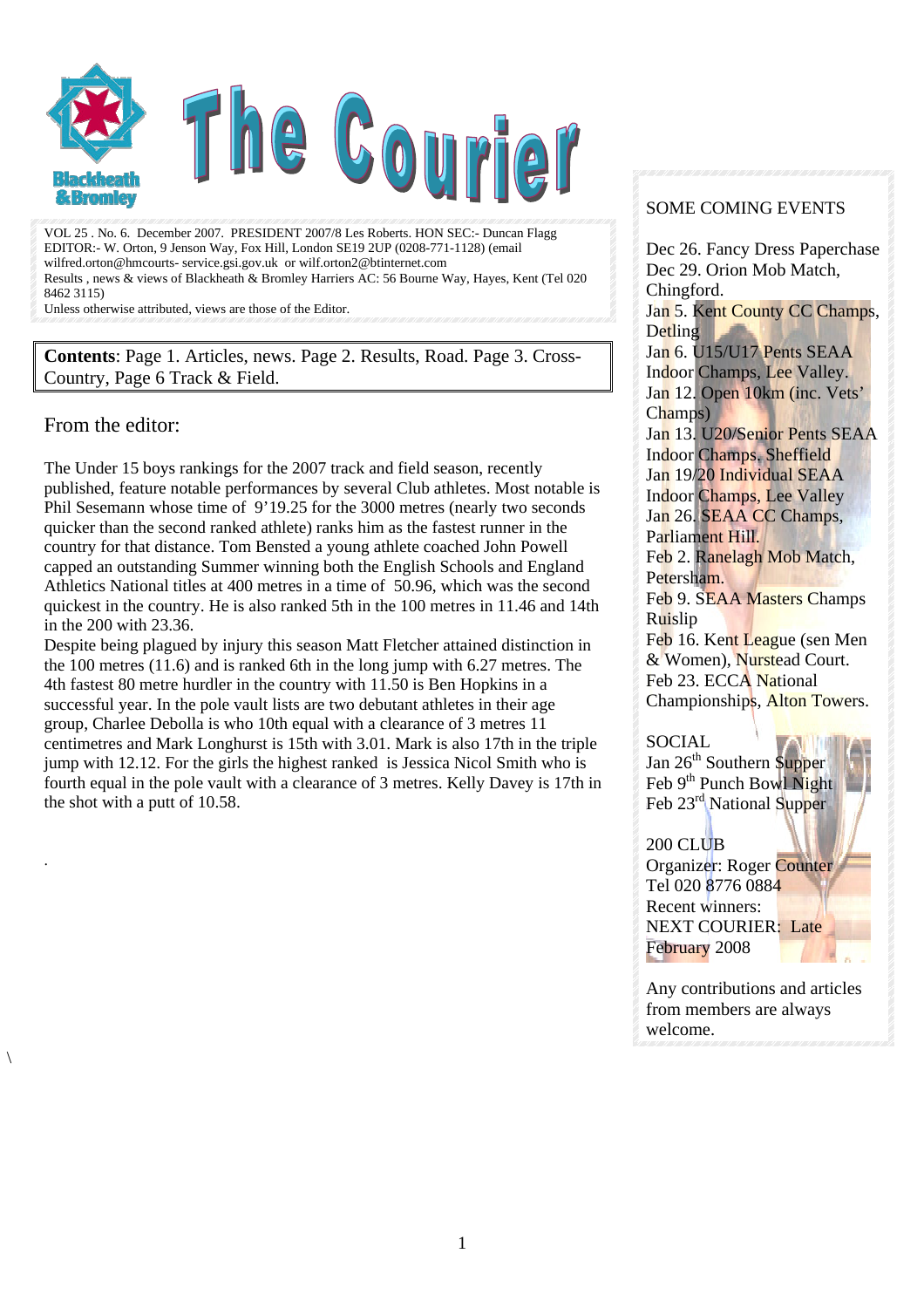# **The Courier December 2007. Results**

# *Road.*

## *Marathons and Half Marathons*

# October 27<sup>th</sup> Beachy Head Marathon, Eastbourne

28. D. Ellison (3:34'.00)- 35. A. Tucker (3:36'.00)- 93. C. Aves (3:59'.00)- 105 P. Burford (4:02'.00)- 118. D. Mehmed (4:04'.00)-159. A. McDonough (4:13'.00)- 225 C. Pike (4:24'.00) - 233 J. Eastbury (4:26'.00)- 236 D. King (4:26'.00) -249 D. Lewis (4:28'.00)- 304 P. Rogers (4:35'.00)- 353. R. Bennett (4:44'.00)- 365 K. Pratten (4:46'.00)- 408 A. Walters (4:51'.00)- 413. M. Longstaff (4:52'.00)- 424. N. Webb (4:52'.00)- 437. R. Griffin (4:54'.00)- 479. C. Poole (5:00'.00)

### **October 28<sup>th</sup> Barnes Green Half Marathon.**

48. G. Cook (mv40) (1:24'24)- 102. A. Tucker (mv40) (1:29'41)- 283. J.E. Turner (mv55) (1:40.39)- 331. D.Leal (mv50) (1:42.49)- 567. C. Fulford-Brown (mv50) (1:52.40)- 653. Ms E. Mikuska (fv40) (1:56'24).

**October 28<sup>th</sup> Amsterdam Marathon**. 45<sup>th</sup> Jamie Atkinson (2:33' 23)

**November 25<sup>th</sup> Luton Marathon.** 175<sup>th</sup> Dave King (3:38'32)- 235<sup>th</sup> Pete Rogers (3:48'41)- 236<sup>th</sup> Dave Leal  $(3:49'23)$ - 255<sup>th</sup> John Turner (3:52'23)- 483<sup>rd</sup> Colin Poole (4:40'46).

# *Other distances*

### **October 20<sup>th</sup> National 6 stage Road Relays, Sutton Park.**

**Senior men**  $32^{nd}$  place. {leg 1. A. Bruce Littlewood  $(19'03)$   $62^{nd}$  - 2. M. Skinner  $(20'29)$   $31^{st}$  - 3. W. Foster  $(20'29)$  49<sup>th</sup> - 4. J. Poole (18'04) 36<sup>th</sup> - 5. A. Conway (19'38) 35<sup>th</sup> - 6. A. Gibbins (18'53) 32<sup>nd</sup>} **Senior women**  $34<sup>th</sup>$  place. {leg 1.Shavaun Henry (15'59) 47<sup>th</sup> - 2.Bryony Proctor (15'25) 31<sup>st</sup> - 3. Carolyna Jones Baldock (18'23) 38th - 4. Fran Green (16'30) 34th **} u15 boys** 9th place {leg 1. Hector Kurtyanek (13'35) 27th -2. Phil Sesemann (12'43)  $7<sup>th</sup>$  - 3. Oliver Taylor (13'43)  $9<sup>th</sup>$  **u13 boys** 'A' team 32<sup>nd</sup> place {leg 1. Adam Willis 21<sup>st</sup>- 2. Tom Scott (16'52)- 3. Anthony Moore (15'32)  $32<sup>nd</sup>$ . 'B' team 47<sup>th</sup> place {Will Mercer Greg Proctor, Jonathan Hall} **u17 men** no team placing {1. Stephen Cavey 34<sup>th</sup> -2. Cameron Ward 29<sup>th</sup> } **u17 women** no team placing {Rebecca Smith 36th} **u 15 girls** *no team placing* {leg 1.Michelle Fewster 20th- 2. Melody Kane (d.n.f)}

**October 28<sup>th</sup> Lexus Croydon 10km.** 1<sup>st</sup> M. Skinner (30'51)- 24<sup>th</sup> G. Cook (38'00)- 39<sup>th</sup> C. Gentle (39'13)- $45<sup>th</sup>$  Ms R. Ferguson ( $2<sup>nd</sup>$  w)(39'49)- 50<sup>th</sup> J. Bradshaw ( $3<sup>rd</sup>$  w) (40'11)- 52<sup>nd</sup> S. Pairman (40'25)- 56<sup>th</sup> M. Russell (40'52)- 97<sup>th</sup> J. Osman (43'51)-  $125$ <sup>th</sup> I. Reed (45'25)-  $169$ <sup>th</sup> M. Compton (47'46)- 198<sup>th</sup> R. Hogwood (49'27)-213. Ms R. Lloyd (50'09)-290th M. Hooper (54'19) *Blackheath & Bromley men won the team race*.

**October 28<sup>th</sup> Wilmington 10km. Dartford.** 66. S. Pairman (41'24)

**October 28<sup>th</sup> Amida 10km, Amida Leisure Centre, Beckenham** 1. Peter Tucker (35'.23)

## **Orpington Road Runners Winter Handicap 10km series**. (net time in italics)

**Race 1. November 6th .** 48. T. Delahoy (49.35/*46.35*)- 54. N. Webb (49.46/*44.46*)- 60. P. Lovell (50.00)- 78. Mme A. McDonough (51.22/*46.22*).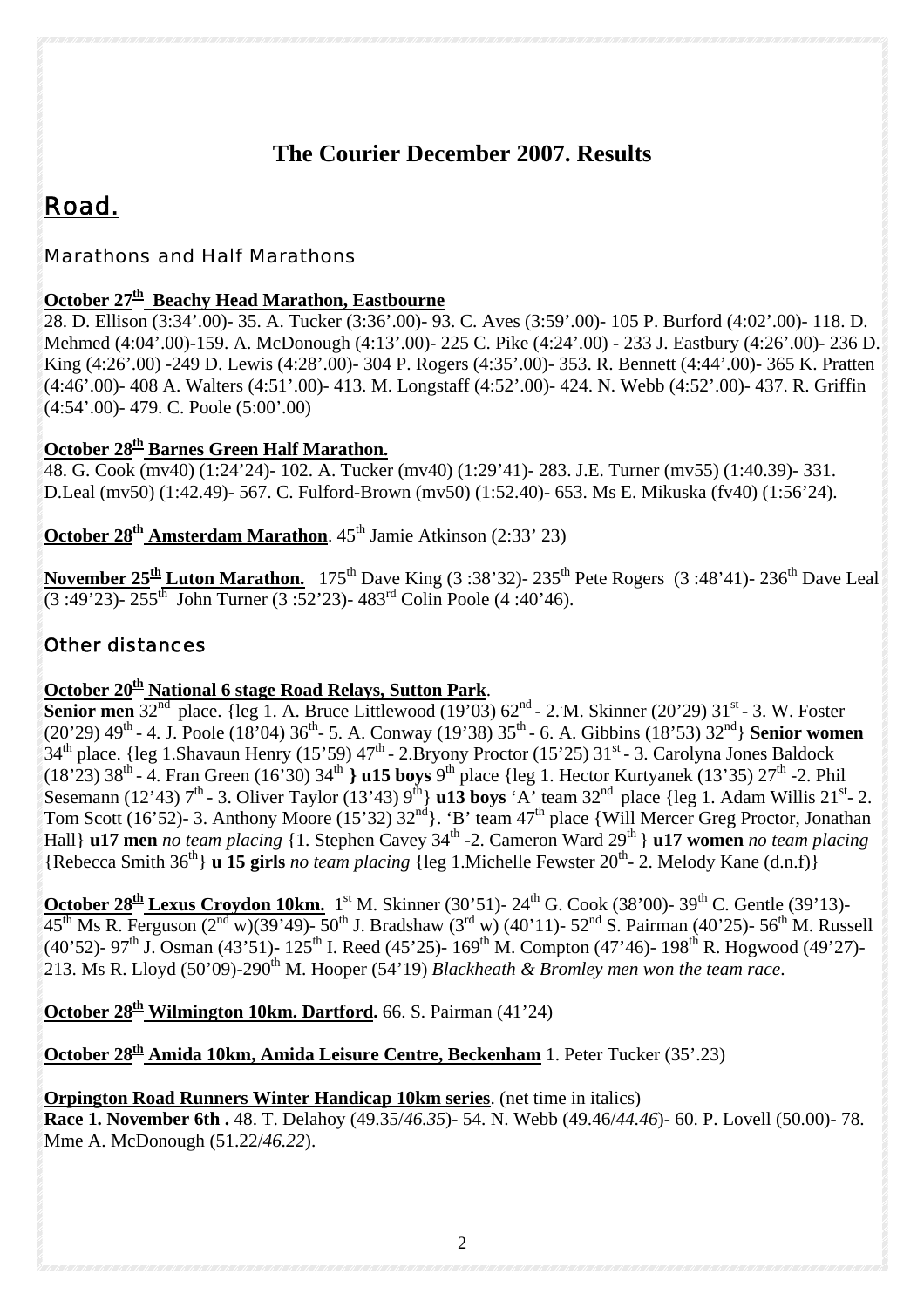**Race 2. December 11th**. 25. M. Ellison (48.44/*38.44*)- 36. N. Webb (49.21/*44.21*)- 60. Mme A. McDonough (*51.54*)

**November 17th Colyton 10km\*** 68th Chris Woodcock (1st M65) (36'29)

**November 18<sup>th</sup> Brighton 10Km** 10<sup>th</sup> P.Tucker (32'48)- 23<sup>rd</sup> N. Gasson (34'02)- 24<sup>th</sup> J. Thorpe (34'07)- 104<sup>th</sup> C. Griffin (37'50)- 307<sup>th</sup> T. Simmons (41'08)- 463<sup>rd</sup> J. Bailey (43'06).

**November 25th. Abbey Dash 10km, Leeds.** G. Murray (m70) (1:06'56)

**December 2<sup>nd</sup> Victory 5, Portsmouth** 1 S. Overall (24'43) - 12 A. Raynor (26'06)- 14 D. Taylor (26'47)- 16 S. Newport (27'04)- 21 D. McKinlay (27'21) *Blackheath & Bromley Harriers AC 1st team 43 points*

**December 9<sup>th</sup> Hogs Back 8, Artington, Guildford** 511. P. Cobbett (mv60) (1:12'29)

**December 9<sup>th</sup> Elan Valley 10 mile road race, Rhayader**. 1. Tim Dickinson (57'.44).

**December 9th Swanley Christmas Caper** 1st Andrew Rayner (22'07)- 3rd Peter Tucker *(for Rowans School Runners*) (22'21) - 8<sup>th</sup> Nick Gasson (24'29)-.59<sup>th</sup> D. Mehmed (30'13)- 67<sup>th</sup> Clare Lodwig (30'58) -187<sup>th</sup> Abigail Jacobs (37'30)- 438<sup>th</sup> Jo Kift (48'53)

\*shortened from 10k to  $8.11k / 5m$  80yds due to heavy rain + wind

# *Cross Country*

### **October 27<sup>th</sup> Kent County Cross Country League Capstone Park, Chatham**

 **Senior Men 10000m 6.** Alex Gibbons (32'10)- 11. Alex Littlewood (32'52)- 19. Dave McKinlay (34'13)- 31. Steve Hough (35'28)- 45. John Vinter (36'36)- 87. Ian Taylor (40'33)- 94. Rob Brown (41'20)- 102. Tom Sutton (42'48)*- Senior men were 3rd team 67 points.* **Senior Women 5000m** 14. Ella Fisher (22'11)- 18. Carolina Jones-Baldock (22'48). **U17 Women 4000m** 9. Rebecca Smith (16'58). **U15 Girls 3000m**  3. Michelle Fewster (12'45)- 6. Sophia Maslin (12'57)- 8. Danielle Critchley (13'03)- 23. Mel Kane (15'18) *U15 girls were 1st team with 17 points* **U13 Girls 2500m** 8. Hannah Cook (11'56)- 11. Lauren Heria (12'07)- 17. Kayleigh Leonard (12'59)- 18. Holly Fletcher (13'10)-19. Hope Stenning (13'10) *U13 girls were 2nd team 36 points.* **Junior Men 5000m** 4. Richard Daniel (18'08)- 5. Alistair Cliff (18'08). **U17 men 5000m**  11.Cameron Ward (18'47) **U15 Boys 4000m** 6. Hector Kurtyanek (18'00)- 7. Oliver Taylor (18'01)- 9. Will Mercer (18'02)- 20. Ross Braden (19'27)- 22. Sam Jackson (19'36)- 27. Joseph Ewing (20'20)- 35. Jonathan Halls (21'41) *U15 boys were 2nd team with 22 points* **U13 Boys 3000m** 6. Adam Willis (12'31)-18. Anthony Moore (13'40)-19. Tom Scott (13'42) *U13 boys were 5th team with 43 points.*

# **November 3rd National Cross Country Relays at Mansfield**

**Senior Men 5000m** - A Team  $17<sup>th</sup>$  place (1:02'46) {leg 1. Peter Tucker (16.22.15) 60<sup>th</sup> - 2. Mike Skinner (14.33.85)13th - 3. James Poole (15'30.40) 12th - 4. Alex Gibbins (16'20.10) 17th *1st Kent team}:* B Team 60th place  $(1:08'16)$  {leg 1. Dave McKinley  $(16'56.70)$  77<sup>th</sup> - 2. John Thorpe  $(16'52.80)$  67<sup>th</sup> - 3. Nick Gasson  $(17'20.85)$  63<sup>rd</sup> - 4.Andrew Conway (17'06.70) 60<sup>th</sup>}: C Team 101<sup>st</sup> place (1:14'44) {leg 1.Con Griffin (19'01.80) 141<sup>st</sup> - 2. Ken Daniel (19'26.10) 130<sup>th</sup> - 3. Richard Daniel (18'24.10) 115<sup>th</sup> - 4. Danny Brewer  $(17'52.15)$   $101<sup>st</sup>$  **Senior Women** *no team placing* {Shavaun Henry  $(10'31)$   $21<sup>st</sup>$  }. **under 20s women** *no team placing* {Bryony Proctor (8'42).6<sup>th</sup>}: **Junior Men**. 22<sup>nd</sup> place (28'54.35){leg 1.Alex Bruce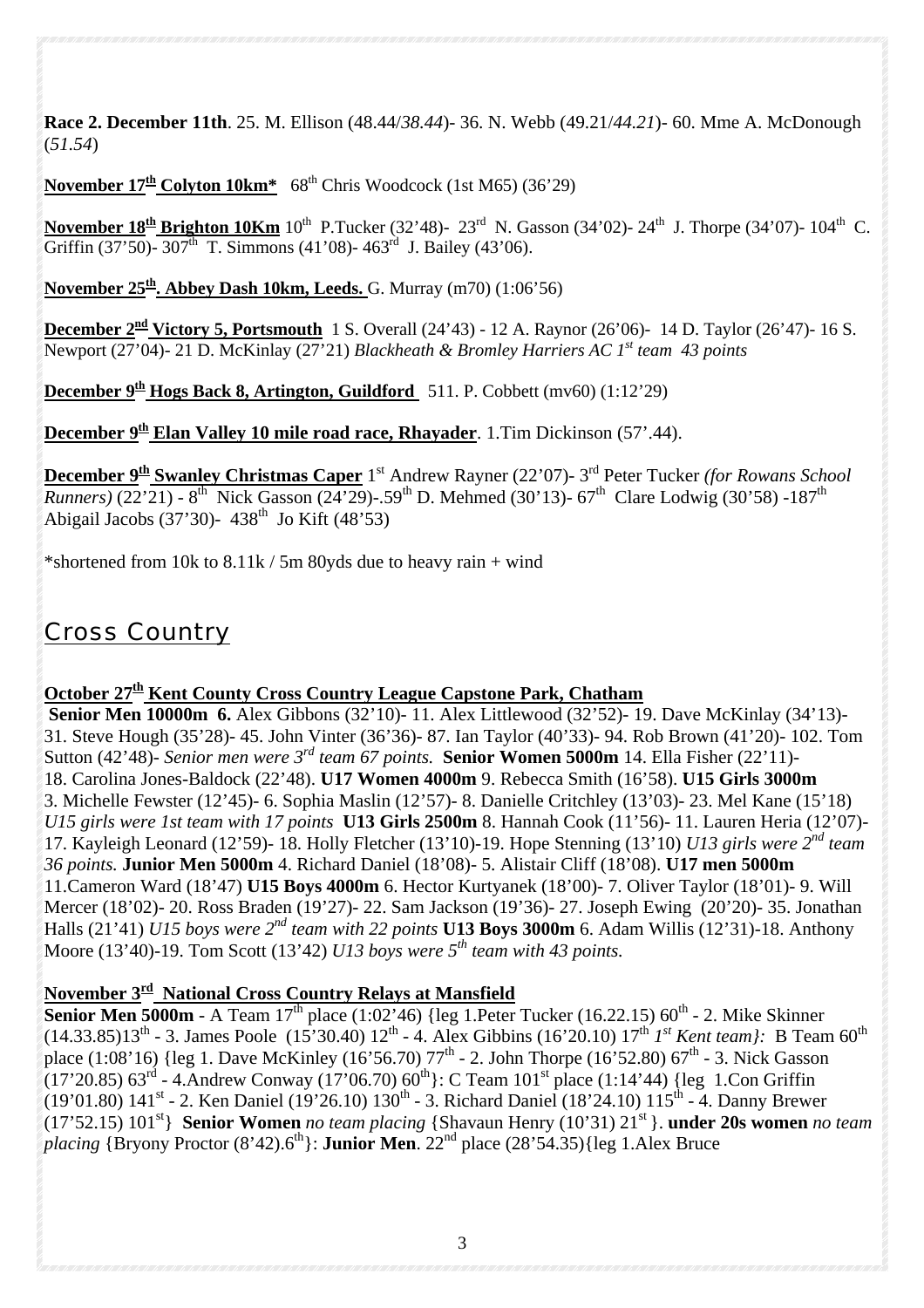Littlewood,(9'12.15) 14<sup>th</sup> -2. Richard Daniel (10.01.55) 25<sup>th</sup> - 3. Danny Brewer (9.40.65) 22<sup>nd</sup> *1st Kent Team*}: **under 17 men** 29<sup>th</sup> place (29'56.60) {leg 1. Stephen Cavey (9.53.45)  $37<sup>th</sup>$  - 2. Ben Greenhalgh 9.55.95)  $28<sup>th</sup>$  -3. Cameron Ward (10.07.20) 29<sup>th</sup>}: **under 15 boys** 19<sup>th</sup> place (20'21.60){leg 1. Phil Sesemann 6.12.25 1<sup>st</sup> - 2. Will Mercer (7.16.20) 11<sup>th</sup> - 3. Hector Kurtyanek (6'53.15) 19<sup>th</sup> }: **under 15 girls** 25<sup>th</sup> place (23'25.25){leg 1. Michelle Fewster (7'23.60)  $16^{th}$  - 2. Mel Kane (8'15.95)  $29^{th}$  -3. Sophie Maslin (7'45.70)  $25^{th}$ .

# **November 10<sup>th</sup> Gateshead International UKA Challenge Race** (8.7km) 4<sup>th</sup> Michael Skinner (27'47); **Senior Women** 21<sup>st</sup> Shavaun Henry (28'.58).

#### **November 11th - Preston Park Races**

**Under 13 Girls** (1.9Km): 4. Jessica Jones (7.38)- 9.Holly Fletcher (8.13)- 13. Kayleigh Leonard (8.26) **Under 13 Boys** (1.9Km) 3. Taylor Bradley (7.01)- 4. Adam Willis (7.12). **Under 15 Girls** (2Km) 3. Michelle Fewster (6.53)- 18. Melody Kane (8.03)- 21. Rachel Robinson (8.19). **Under 15 Boys** (3.8Km): 1. Phil Sesemann (12.1)- 12.Will Mercer (13.13)- 15. Sam Jackson (13.51)- 17. Ross Braden (13.57)- 20. Greg Proctor (14.4). **Under 17 Girls** (2Km) 5 Rebecca Smith (7.52). **Under 17 Boys** (3.8Km) 4 Cameron Ward (12.24).

### November 17<sup>th</sup> Kent County Cross Country League, Danson Park.

**Senior Women 5000m**. 13. Ella. Fisher (21'17)- 16. Clare Lodwig (21'35)- 33. Carolina Jones-Baldock (22'21)- 39. Anne McDonough (wv50) (23'04)- 45. Elle. Harker (23'32)- 48. Anne Cilia (wv45) (23'47)- 49. Tara. Emery (23'54)- 74. Amanda McSorley (28'13). *Senior women team finished 2nd with 29 points*. **U17 women. 4000m** 8. Rebecca Smith (15'14) **Under 15 women 4000m**. 2. Daniella Critchley (11'33)- 4. Michelle Fewster (11'38)- 11. Sophie Maslin (12'04)- 13. Krystal Galley (12'33)- 21 Mel Kane (13'25)- 26. Sophie Gordon (14'08)- 33. Danielle Webb (15'36). *U15 team finished 2nd with 17 points*. **Under 13 Girls 2500m**. 6. Jessica Jones (9'57)- 11. Hannah Cook (10'36)- 12. Holly Fletcher (10'41)- 16. Kayleigh Leonard (10'53)- 21. Hope Stenning (11'18). (*Under 13 team finished 3rd with 29 points*). **Junior Men 5000m** 1. Alex Bruce-Littlewood (16'07)- 7. Alistair Cliff (17'50). **Under 17 Men 5000m** 7. Stephen Cavey (17'13)- 11. Ben Greenhaigh (17'40). **Under 15 boys. 4000m**. 2. Philip Sesemann (13'52)- 10. Hector Kurtyanek (14'45)- 11. Will Mercer (15'46)- 16. Sam Jackson (15'22)- 17. Ross Braden (15'26)- 29. Greg Proctor (16'07)- 45. Jonathan Halls (17'40). *Under 15 team finished 2nd with 23 points*. **Under 13 boys 3000m**. 4. Adam Willis (11'29)- 24. Adam Owens (14'16).

**November 24<sup>th</sup> European Cross Country Trials, Liverpool**. 9.8km course 3<sup>rd</sup> Michael Skinner (30'.23)

### December 8<sup>th</sup> Kent County Athletics Vets and Clubmans Champs. Sparrows Den.

**MV40**. 6. R. Beswick (32'59)- 24. A. Tucker (35'48)- 28. M. Ellison (36'27)-–32. M. Russell (38'28). *MV40 team finished 3rd with 75 points*. **MV50**. 3. C. Griffin (41'34)- 15. G. Coates (43'34)- 17. P. Hamilton (43'59)- 21. R. Brown (45'36)- 22. A.Lawes (45'52)- 28. C. Pike (47'08)- 31. J. Bailey (47'53) *MV50 team finished 1st with 11 points*. **MV60.** 8. M. Cronin (21'32)- 9. J. Fenwick (21'39)-14. J. Robinson (23'45)-15. A. Grace (23'28)- 18. C.Rowe (23'37). *MV60 team finished 2nd with 31 points.* **WV35**. 6. Ms J.Bradshaw (19'02)- 11. Ms B. Davy (?)- 14. Ms M. Porritt (20'57)- 21. Ms T. Emery (22'15)- 22. Ms J. Eastbury (22'16). *WV35 team finished 3rd with 22* points. **WV45** 10. Mme A. McDonough (21'41)- 13. Ms A. Cilia (21'58)- 18. Ms A. Taylor (22'57).  $WV45$  finished  $I<sup>st</sup>$  with 26 points.

# **December 9<sup>th</sup> European Cross Country Champs. Toro, Spain.** 17<sup>th</sup> M.Skinner *(for Great Britain)* (32'31)

**December 15th Kent County Athletics Cross Country League - Somerhill School, Tonbridge Senior Men 10000m** 4. Andy Rayner (30'17)-13. Alex Littlewood (31'27)- 23. Dave McKinlay (32'40)-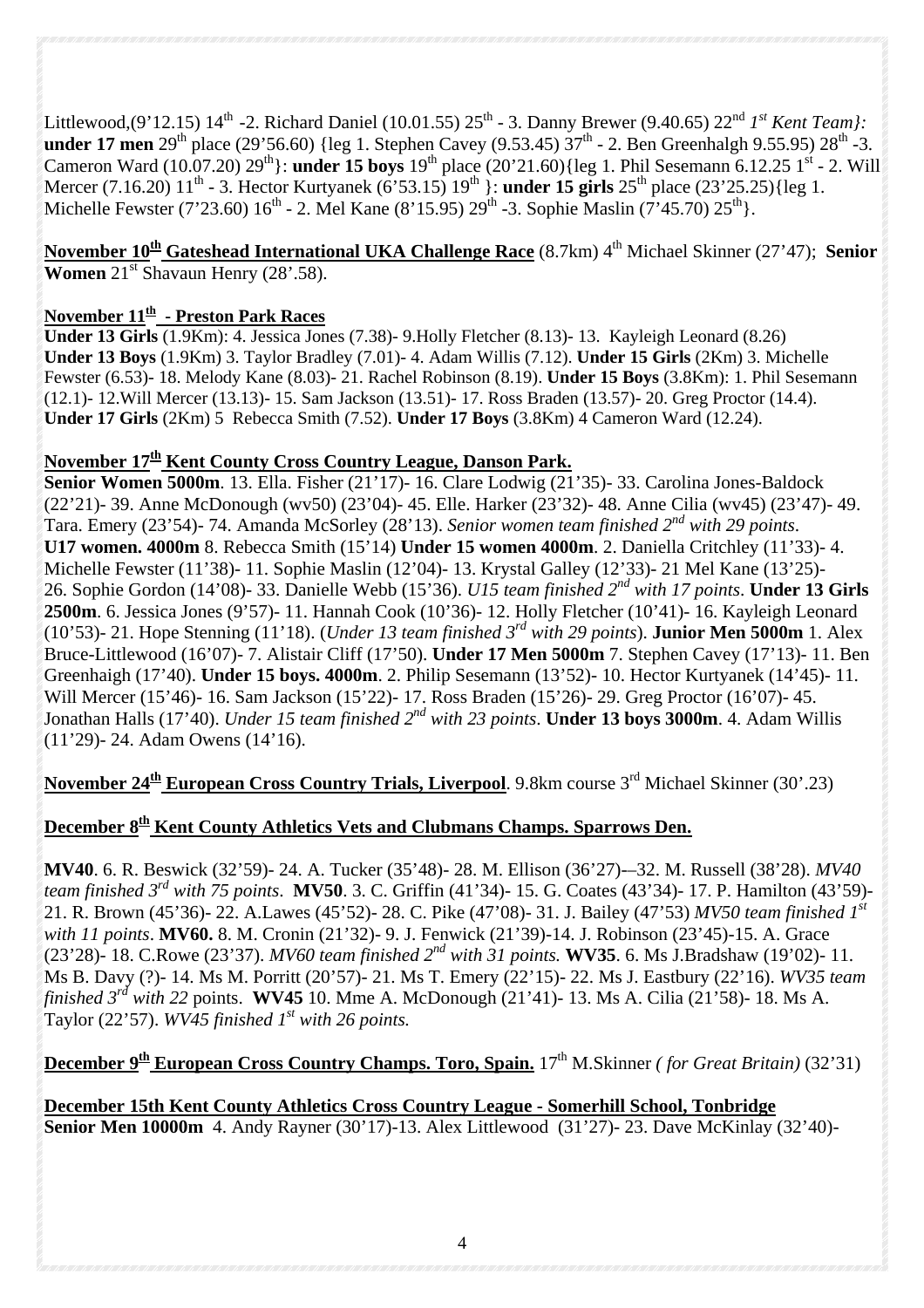39. Martin Airey (35' 44)- 40. Jamie Saunders (35'49)-103. Nick Barber (42'51) *senior men finished 4th with 79 points. :* **Under 15 girls 3000m** 2. Danielle Critchley (14'09)- 6. Michelle Fewster (15'00)- 11. Amy Mitchell (15'50)- 14. Krystal Galley (16'26)- 15. Rachel Robinson (16'30)- 18. Georgina Chew (16'48)-19. Mel Kane (16'50) *u15 girls finished 2nd with 79 points* :**U13 Girls 2500m** 10.Hannah Cook (12'21)- 15.Jessica Jones (12'37)- 20.Hope Stenning (13'14)- 22.Kayleigh Leonard (13'21)- 28 Holly Fletcher (13'27): *u13 girls finished 4th with 45 points* **Junior Men 5000m** 6. Alistair Cliff (21'11): **U15 Boys 4000m** 3. Hector Kurtyanek (17'03)- 8.Will Mercer (17'41)- 16. Sam Jackson (18'06)- 24. Ross Braden (18'34)- 42. Jonathan Halls (20'54)  *u15 boys finished 2nd with 23 points :* **U13 Boys 3000m** 12. Adam Willis (14'48)- 16. Richard Webb (15'33). Cove memorial Cup  $3^{rd}$  Adam Wills U15 Kent Womens Leauge  $2^{nd}$  M Fewster,  $3^{rd}$  Dan Critchley U15 Meday Cup. 3<sup>rd</sup> Hector Kurtyaneck

**December 15th . London and Southern Inter Counties Cross Country Championships, Parliament Hill Fields Hampstead Heath. Senior men** 6 miles 5<sup>th</sup> J. Poole. (33'.32) (3<sup>rd</sup> u23)- 24<sup>th</sup> A. Bruce-Littlewood **U15 boys**  $18^{th}$  H. Kurtyanek; **u15 girls**  $36^{th}$  D. Critchley-  $61^{st}$  M. Fewster; **u13girls**  $46^{th}$  Jessica Jones **u13 boys**  $68^{th}$ Adam Willis

# **Bennett Cup**

## **November 11th Club 10 mile cross country Championships, Hayes**.

Unless shown below under leading handicap placings<sup>\*</sup> the clock time and net time (in italics) of each athlete given with handicap position and points.

1 J. Poole (1st M) (58'15/*50'35*){26th/35} - 2 A. Gibbins (2nd M) (59'05/*51'00*){31st /30} - 3 A. Rayner (3rd M) (1:00'53/*58'38*){59th/2}- 4.P.Tucker (1:01'07/*54'37*){49th/12}- 5.R. Beswick\* (1:01'55) - 6 N. Kinsey\* (1:02'05) - 7. N. Gasson (1:03'22/*50'58*){29th/32}- 8. S. Cooper (1:03'41/49'36) {22nd/39}- 9. A. Cliffe (1:03'50/*51'10*) {33rd/28) -10.A. Draper (1:04'04/*53'24*){43rd/18}-11.D.Hilliar (1:05'31/*54'06*) {45th/16)- 12. A. Tucker\* (1:07'17)- 13. G. Cook (1:07'50/*49'35*) {21st/40}- 22.)-14. G. Williams\* (1:09'19)- 15 K. May\* (1:10'41)-16. M. Ellison (1:10'48/*51'18*){35th/26}-17. D. Beadle(1:10'50/*51'05*){32nd/29}-18. C.Gentle\* (1:11'05)- 19. S. Lloyd\* (1:11'53)- 20. S. Pairman (/1:12'00/*52'05*){40th/21}- 21 Ms R. Ferguson (1st W) (1:12'29/*51'39*){38th/23}- 22 J. Sanders (1:13'00/*54'55*){52nd/9)-23 G. Coates (1:13'19/*52'09*) {41st/20}- 24 Ms F. Green (2nd W) (1:13'33/ 49'38) {23rd/38}- 25 Ms J. Bradshaw\* (3rd W) (1:14'02)- 26 D. Ellison (1:14'26/*54'31*){48th/13}- 27 Richard Hall (1:14'53/*53'23*){42nd/19}-28 A. Lawes (1:14'58/*50'43*){27th/34}- 29 C. Pike\*(1:15'26)- 30. D. Mehmed\*(1:15'46)- 31 R. Brown (1:16'11/50'21") {25th/36} - 32 M. Salmon\* (1:16'25) - 33 R. Penfold ( 1:16'43/*54'18*){46th/15} - 34 T. Sutton (1:17'27/*54'27*) {47th/ 14}- 35 R. Drake (1:19'09/*56'49*/) {55th/ 6}- 36 J. Bailey (1:19'59/*50'59*) {30th/ 31}- 37 N. Barber (1:20'17/*51'37*){37th/ 24}- 38 W. Slack (1:20'30/*50'45*){28th/ 33}- 39 Ms C. Lodwig  $(1:20'4251'42){39^{th}/22}$ - 40 D. Carton  $(1:20'45/53'35){44^{th}/17}$ - 41 J. Phelan  $(1:21:17/54:42){50^{th}/11}$ - 42 J. Fenwick\* (1:22:05)- 43 A. Riches\* (1:22:38){24th/37}- 44 S. Bigg (Guest)(1:22:53/*54:53*)- 45 J. Osman (1:23:0/*55:03*) {53rd/8} - 46 Ms A. McDonough (1:23:06/*51:16*) {34th/27} - 47 G. Read (Guest) (1:23:26*52:26*) - 48 Ms K. Jones\* (1:23:33) - 49 T. Delahoy\* (1:24:06) - 50 Ms J. Eastbury\* (1:24:17)- 51 I. Swatton\* (1:24:25) - 52 D. Marks (1:24:32/*1:09:02*) {61st/ 1}-53. Ms S. Beloon (Guest) (1:24:32/*47:32*) - 54 S. Littlewood (Guest) (1:24:50/*58:55*)- 55 Ms A. Cilia\* (1:26:09)- 56 M. Cronin (1:26:23/*56:54*) {56th/5} -57 A. Grace\* (1:27:33) - 58 M. Gasson\* (1:28:24)- 59 J. Morris\*(1:30:48) - 60 Ms C. Jones-Baldock (1:32:47/*1:00:18*) {60th/1} - 61 A. Edwards (1:33:22/*51:32*) {36th/25} - 62 M. Compton (1:34:11/*58:31*) {58th/3}- 63 P. Lovell  $(1:36:17/54:52)$  {51<sup>st</sup>/10}- 64. Ms R. Lloyd (1:39:09/57:59) {57<sup>th</sup>/4}- 65. J. Clare (1:40:18/56:13) {54<sup>th</sup>/7}-66. D. Ko (1:49:47/*1:23'27*) {62nd/1}

Leading handicap placings\* 1 Ms. J. Eastbury (46'07)(60 points)- 2 M. Gasson (46'08)(59)- 3 K. May (46'46)(58)- 4. S. Lloyd (46'58)(57)-